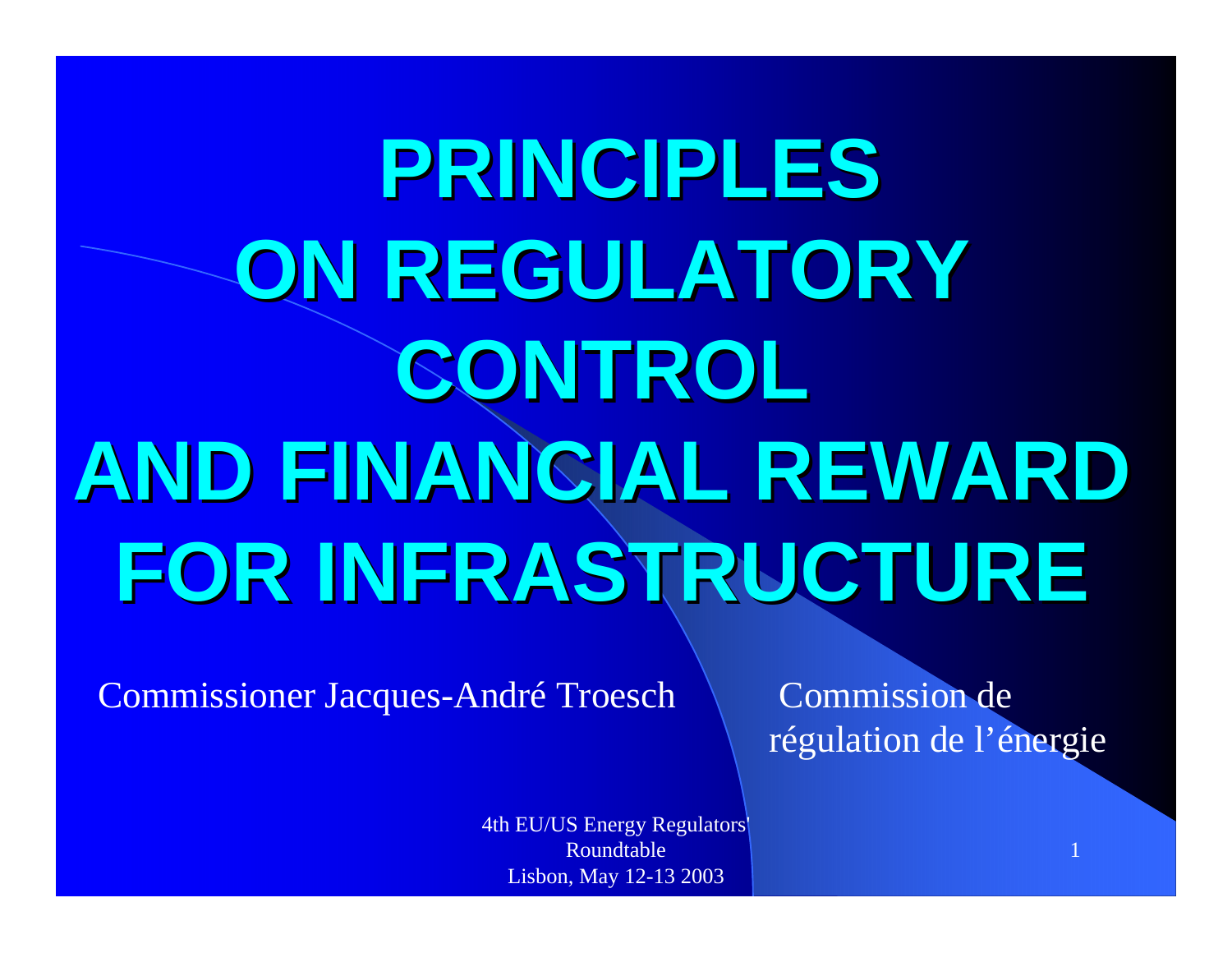### AN OVER ARCHING PRINCIPLE

The full liberalisation of the market is the dominant prerequisite for the efficient infrastructure and the development of new infrastructure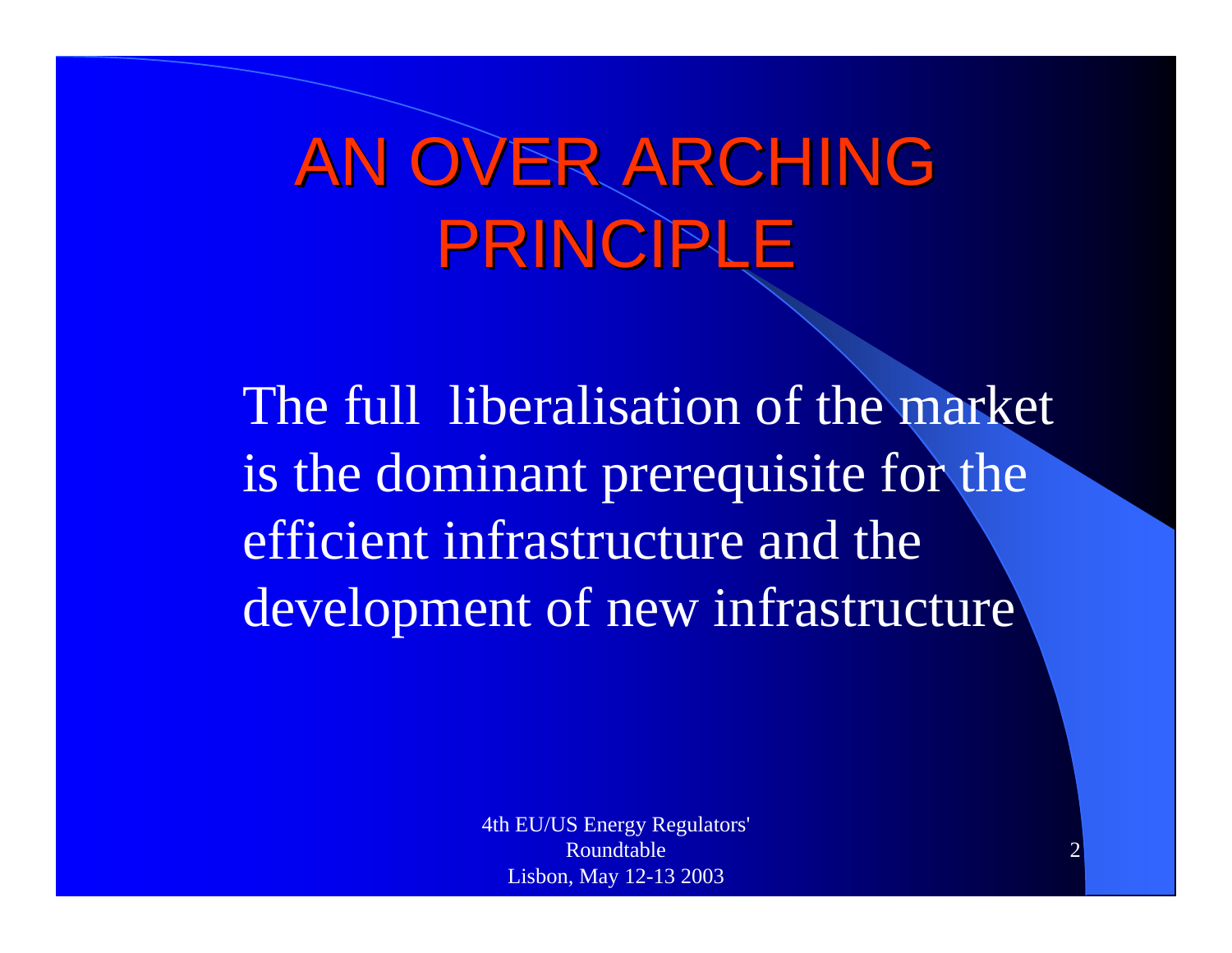# **PRINCIPLE 1 PRINCIPLE 1** PUBLIC AUTHORITIES'COMPLIANCES AUTHORITIES'COMPLIANCES

Public authorities should endeavour sufficient investment in gas and electricity networks in order to implement the internal energy market, facilitate efficient competition and safeguard security of supply

Public authorities need to maintain oversight of infrastructure decisions in order to promote both security of supply and network efficiency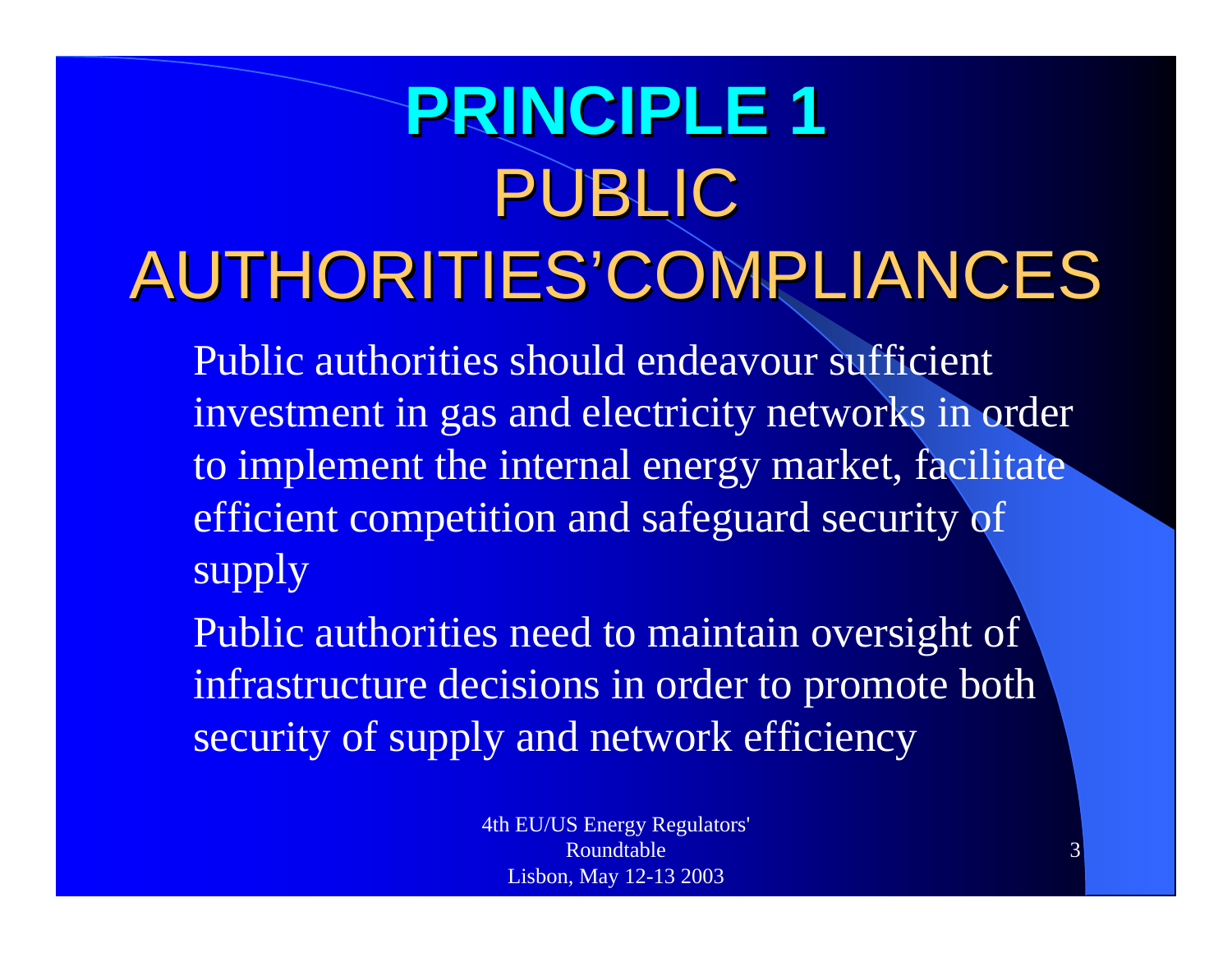# **PRINCIPLE 2 PRINCIPLE 2 MANAGEMENT COMPLIANCE** FOR TSOS'

Transmission System Operators must manage their networks in a way that ensures the efficient use of infrastructure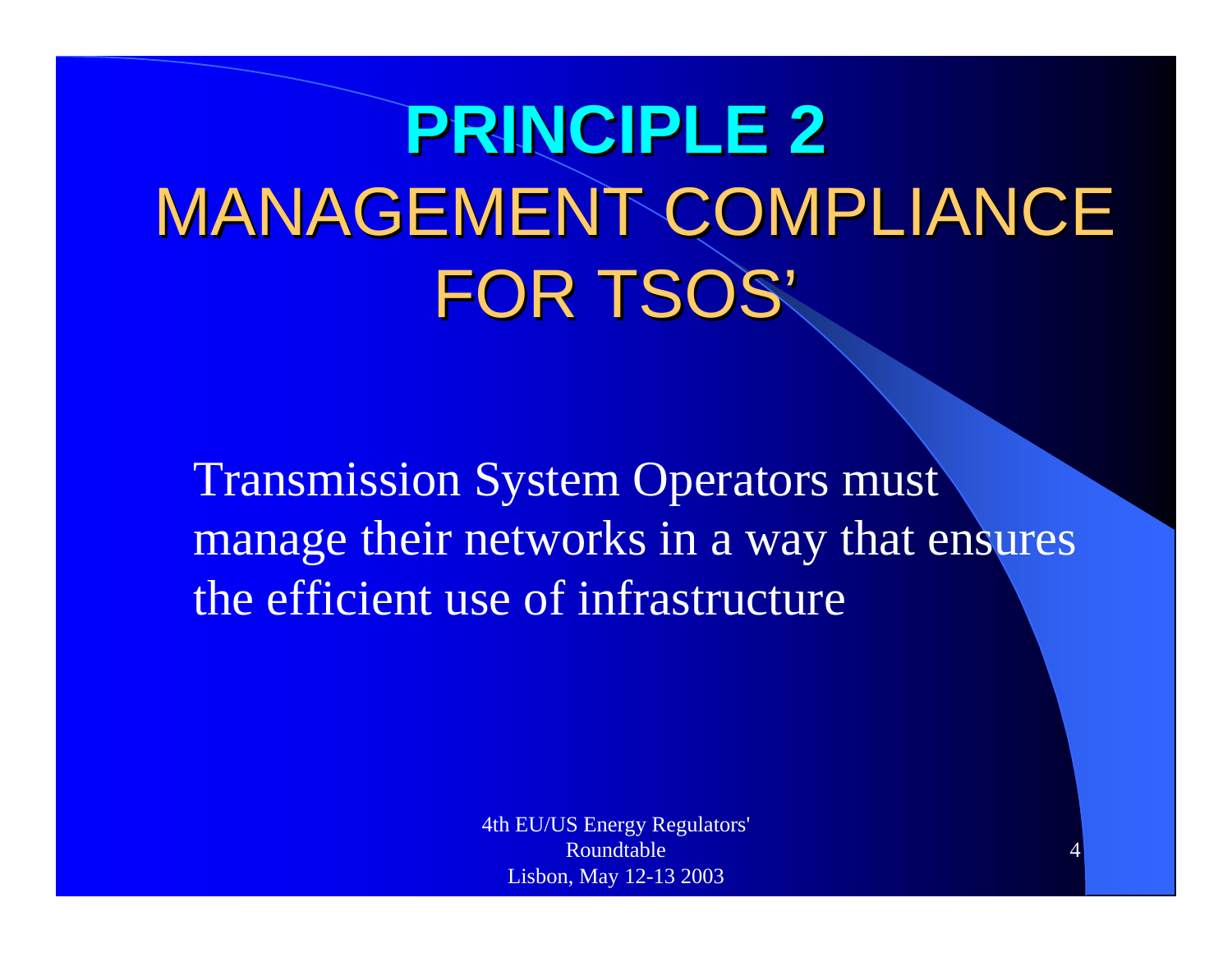# **PRINCIPLE 3 PRINCIPLE 3** A SUSTAINABLE REGULATORY ENVIRONEMENT

Public authorities should establish transparent, non-dicriminatory and standardised options for the development of infrastructure and aim as far as possible to minimise regulatory risks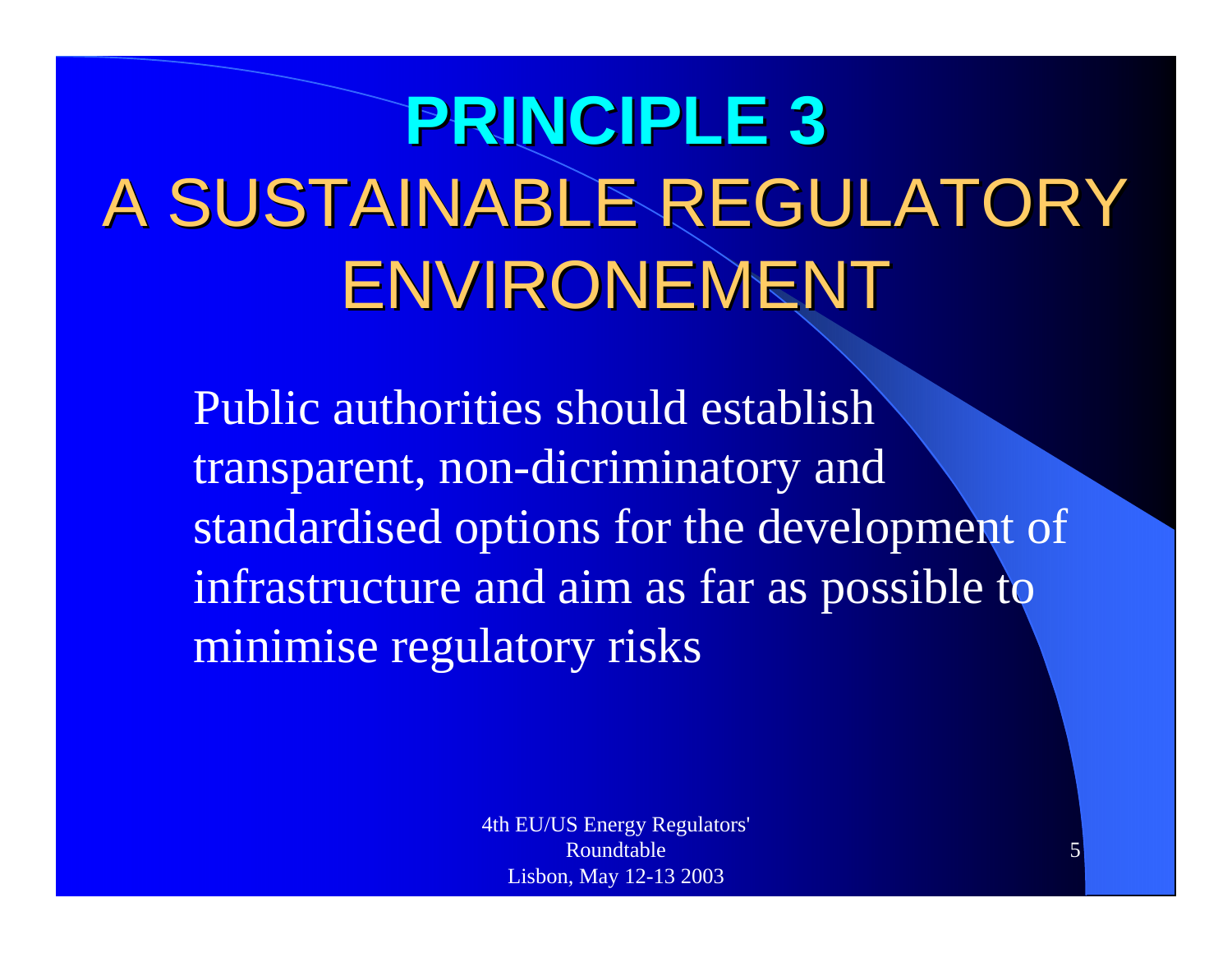# **PRINCIPLE 4 PRINCIPLE 4** LONG TERM TRANSPARENCY

Public authorities should enforce a minimum procedure for the publication of the Transmission System Operators' infrastructure plans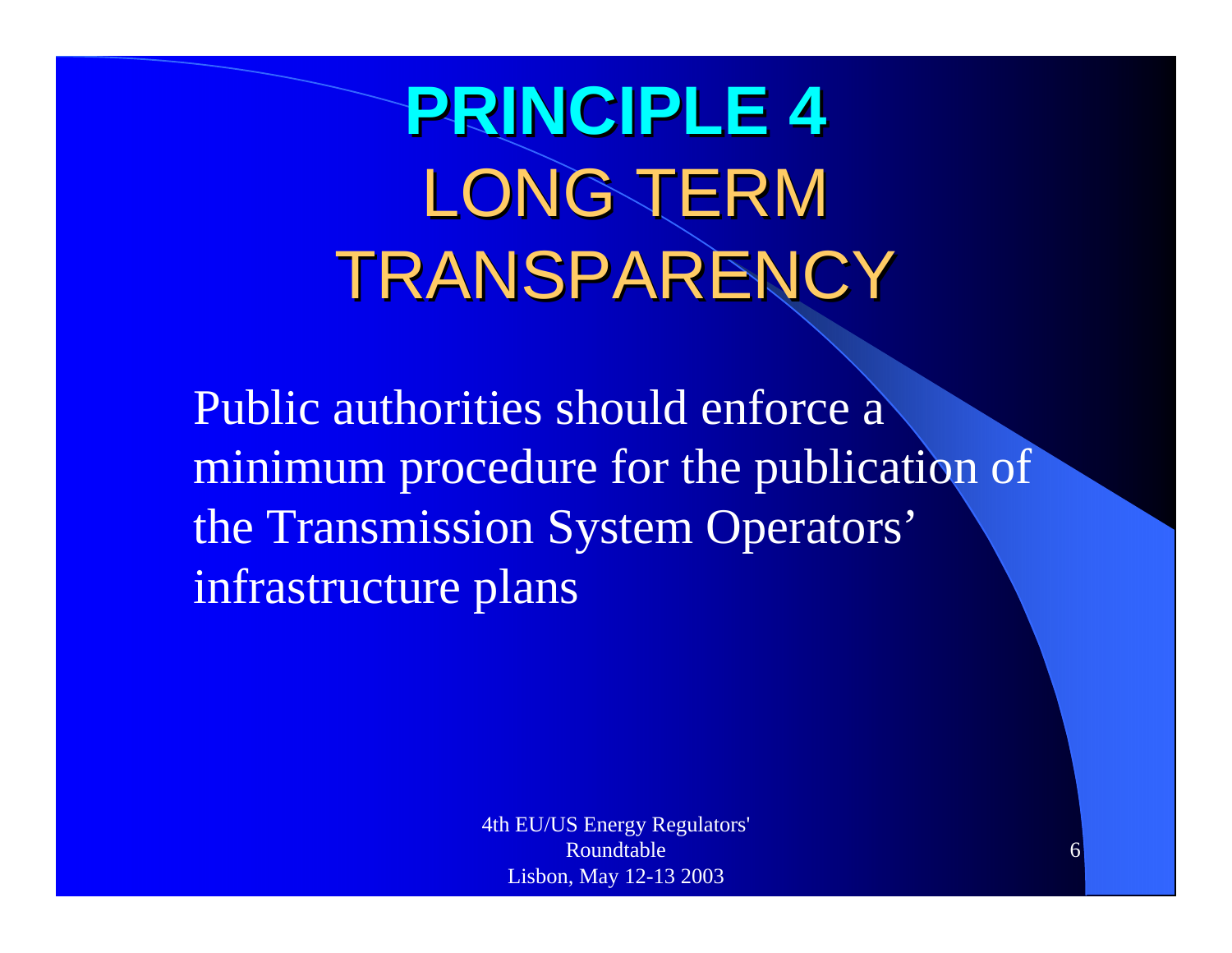## **PRINCIPLE 5 PRINCIPLE 5** ETSOS'INDEPENDENCE

Transmission System Operators must be effectively unbundled to ensure that there is no conflict of interest when making investment decisions and to ensure that there are sufficient incentives to provide non-discriminatory third party access. Unbundling of ownership is the preffered route to follow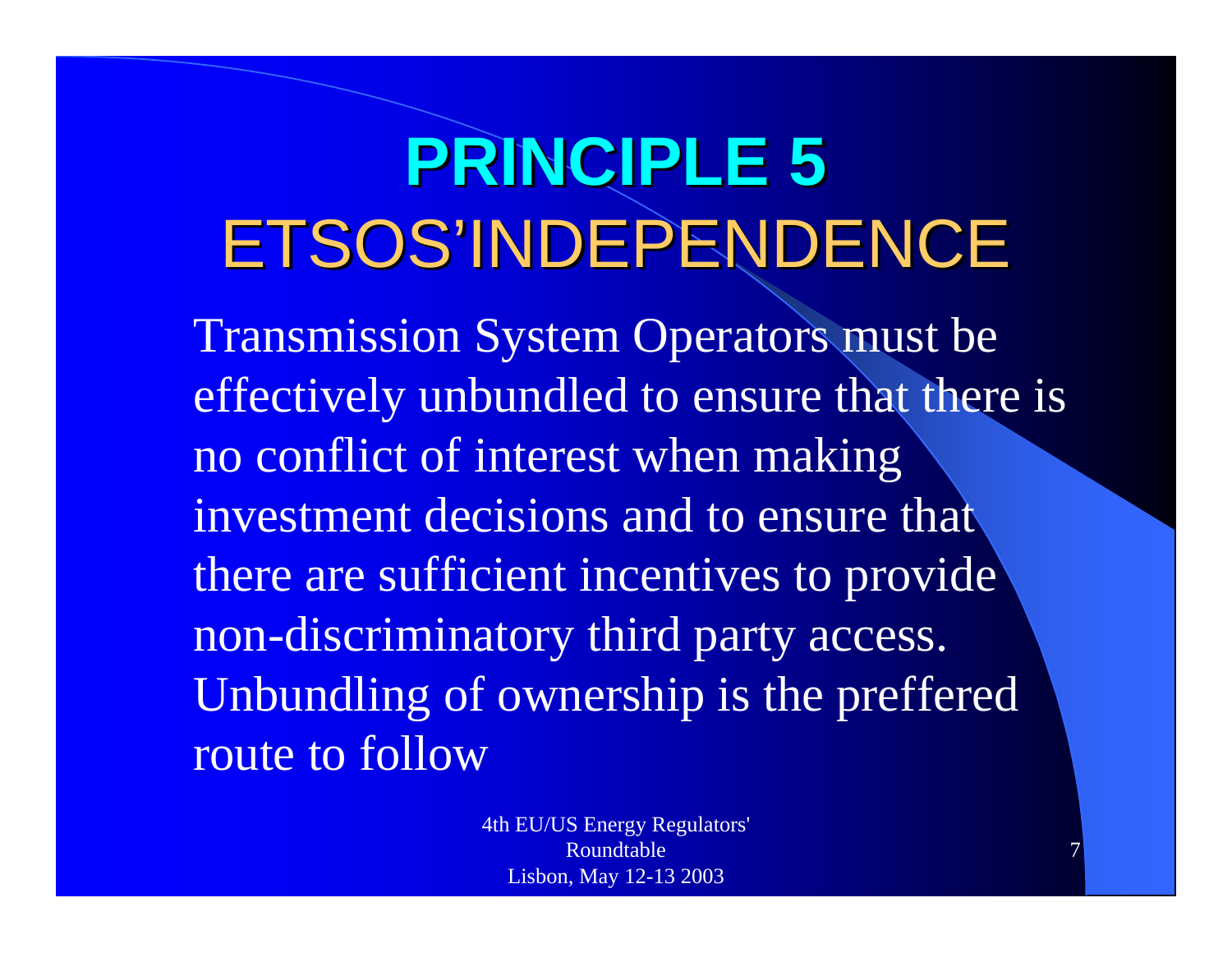#### **PRINCIPLE 6 PRINCIPLE 6**

#### REGULATION PRINCIPLES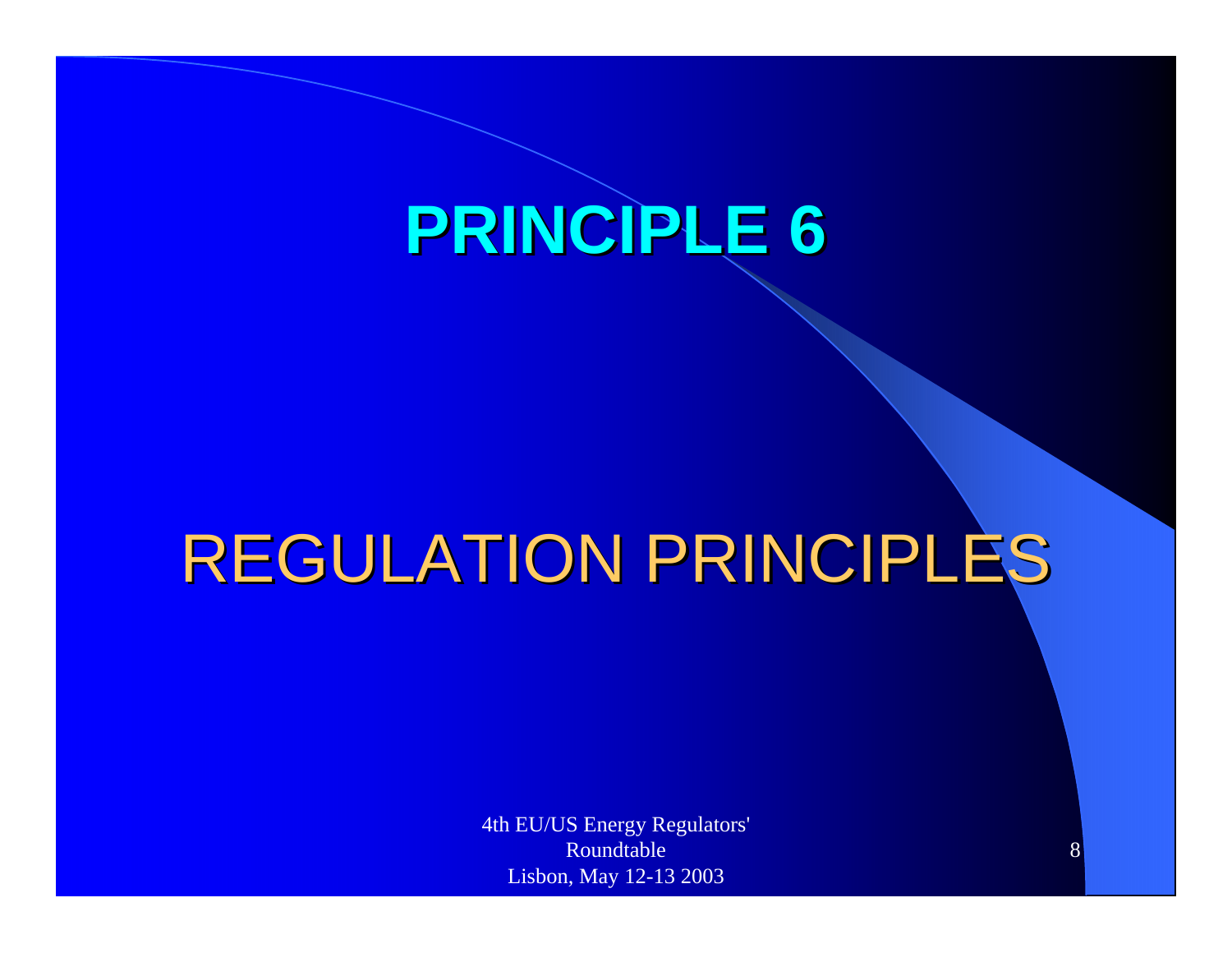# **PRINCIPLE 6 A PRINCIPLE 6 A** TRANSPARENCY ANDPREDICTABILTY

Public authorities should establish, in advance and in a transparent manner, which regulatory regime is to be applied for both national and cross-border investments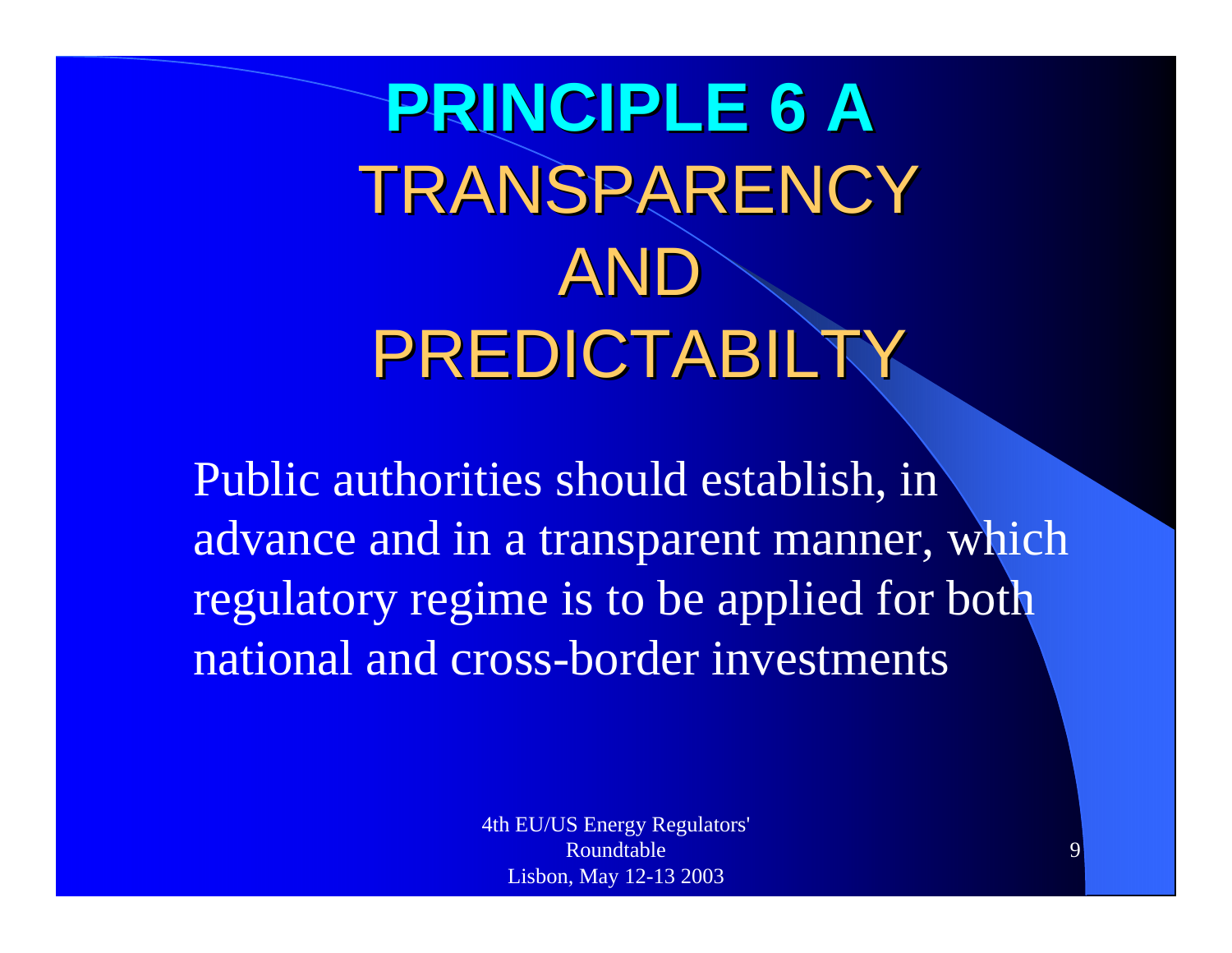# **PRINCIPLE 6 A PRINCIPLE 6 A** TRANSPARENCY ANDPREDICTABILTY

That regulatory regime should include a clear description of its applicatability, the relevant criteria for the financial reward for the new infrastructure investment ad should describe the relevant criteria applicable to third party access to the new infrastructure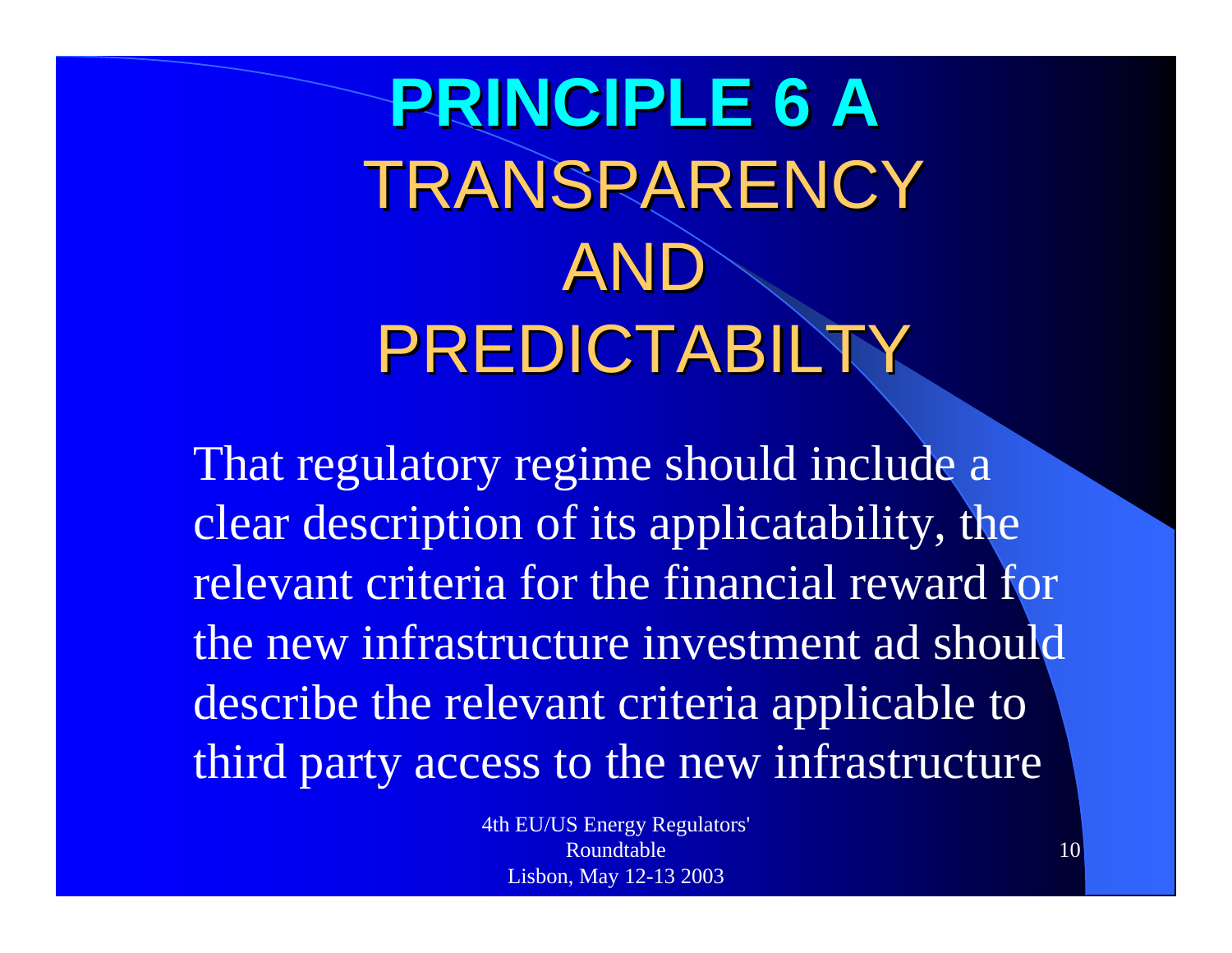#### **PRINCIPLE 6 B PRINCIPLE 6 B** SPECIFIC REGULATION FOR **MERCHANT LINE** Merchant infrastructure have to be decided on case-by-case basis and should continue to be subject to an ex-ante regulatory control for each individual case. Where the merchant status is granted on a time –limited basis, the ongoing regulatory status should be properly re-appraised at the end of this period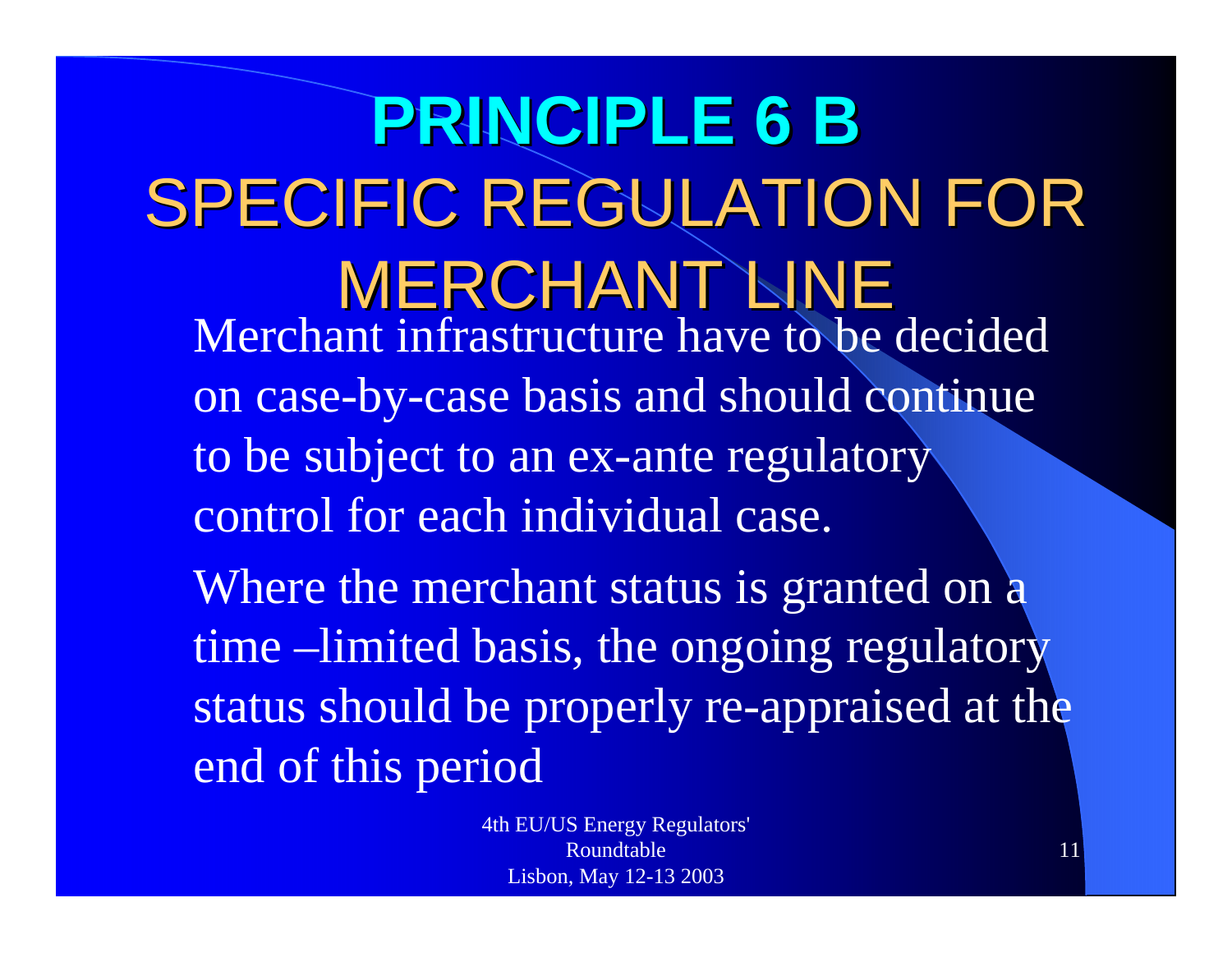# **PRINCIPLE 7 PRINCIPLE 7** FAIR AND EFFICIENT LICENSING FAIR AND EFFICIENT LICENSING PROCEDURES PROCEDURES

Public authorities should guarantee that procedures applicable to granting required licences for new investments in gas and electricity network infrastructure are nondiscriminatory and efficient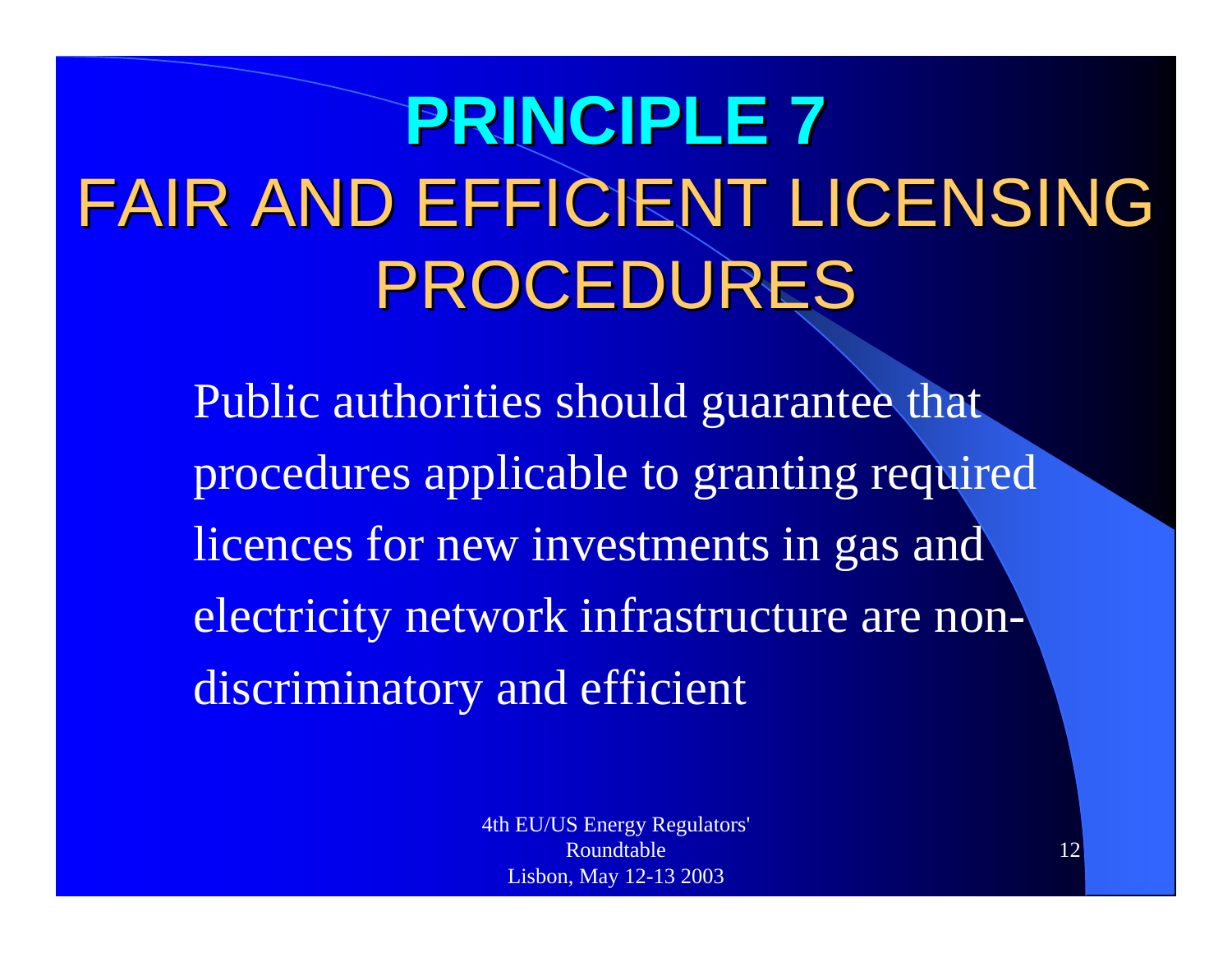## **PRINCIPLE 8 PRINCIPLE 8** EFFICIENT PROCEDURES

Swifter, more expeditious administration authorisation procedures are required for infrastructure development, particularly those for interconnection infrastructure